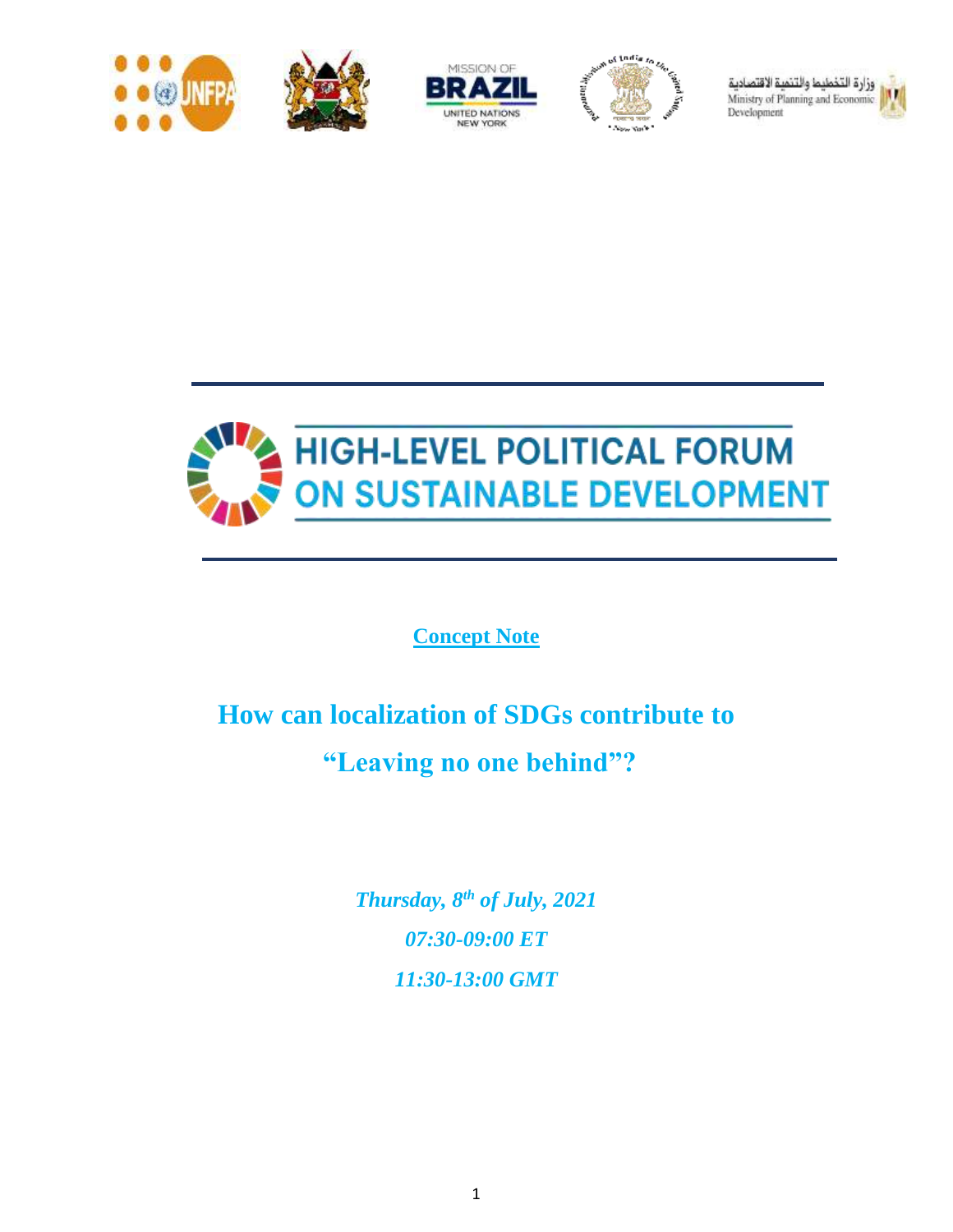

### **Introduction:**

The Sustainable Development Goals (SDGs) provide an opportunity to address complex and profound challenges to achieving development and eradicating poverty through clear and compelling goals, participation of all stakeholders, targeted long-term policies, and public-private investments.

Localization of SDGs refers to the process of adapting, implementing, and monitoring the SDGs at the local level, whilst ensuring that the key principles of "Inclusive Growth" and "*Leaving no one and no place behind*" are implemented.

Initiating a bottom-up approach to achieve SDGs empowers local and regional governments to actively engage in the process of planning, monitoring the implementation and identifying gaps to achieve the SDGs. This may leapfrog traditional development trajectories and raise awareness at the local level for the specific developmental needs of different governorates.

#### **Localizing SDGs in Egyptian Governorates:**

Guided by the principle of "*Leaving no one behind*" and committed to realizing "Egypt's Vision 2030" and 2030 Agenda, Egypt has prioritized tackling developmental gaps at the governorates level to reduce poverty, provide quality education, ensure good health services, and eradicate inequality in all its forms. Therefore, all relevant stakeholders – public and private, domestic, and international – should have their contributions.

In the Egyptian context, "Hayah-Karima" (Decent life initiative) is a clear example of these efforts. It is considered a large-scale initiative which aims at enhancing the quality of life in 5000 of the poorest villages in Egypt within three years, through an integrated and comprehensive approach to address the three dimensions of sustainable development

Furthermore, the direction of reducing and tackling developmental gaps was further reinforced in the context of the response measures to Covid-19 pandemic. Such impact did not only affect vulnerable groups, but also the progress towards achieving SDGs. The government of Egypt, in partnership with all relevant stakeholders continue its efforts to implement evidence-based policies to achieve SDGs, especially at the local/sub-national level and to respond to the impact of the pandemic as follows:

- 1. The GoE, in partnership with UN Population Fund (UNFPA), exerted significant efforts to produce **27 reports for localization of SDGs** for each of the governorates for the first time which helped addressing the challenge of data availability, especially disaggregated data, that was identified among the four main challenges in Egypt's 2<sup>nd</sup> VNR.
- 2. To improve the national competitiveness of Egypt, the GoE embarked on an ambitious project to develop the  $1<sup>st</sup>$  Egyptian Governorates Competitiveness Index, which will help considerably in identifying and addressing development gaps among various governorates, as well as pinpointing and guiding policies, measures, and interventions to increase their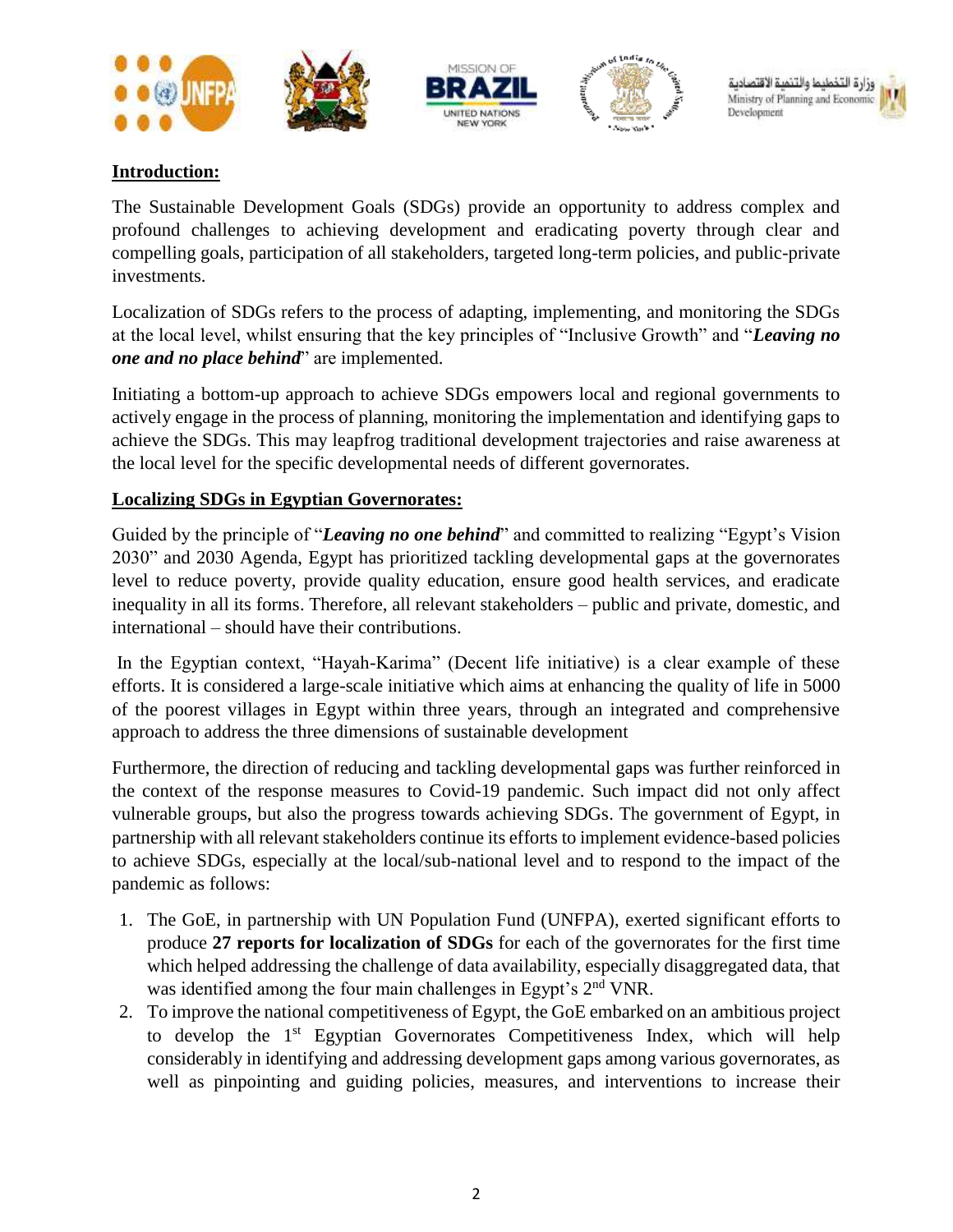

Ministry of Planning and Econon Development

productivity and provide a suitable environment for investment, enhancing their growth and contributing to the overall development and competitiveness of the country.

3. Additionally, the Ministry of Planning and Economic Development (MPED) developed the funding formula for the governorates aiming at a fair and objective allocation of public investments among the different governorates, while taking into consideration the different socio-economic characteristics and circumstances of each by looking at numerous criteria such as the population & demographics, culture, poverty rate and the geographical location, main economic activities, relevant stakeholders on the ground, among others.

#### **Localization of SDGs in India:**

India, together with the world, has marched into the "Decade of Action" to achieve the SDGs. With less than ten years left to achieve the SDG, nations are accelerating the design and implementation of sustainable solutions to the world's biggest challenges - ranging from poverty and gender inequality to climate change. India has been driving an array of SDG initiatives in the past six years. At the national, sub-national and local levels, governments have adopted SDGs as a guiding framework to steer development action. The SDG India Index & Dashboard, designed and developed by National Institution for Transforming India, has become the official and principal tool for SDG monitoring at the national and local levels. The Index, using a globally accepted and robust methodology, measures the progress achieved at the country and at local levels, thereby offering invaluable insights to policymakers on the remaining distance to travel, gaps, and data and statistical challenges. The utility of the Index extends beyond progress monitoring - it has implemented cooperative and competitive federalism in true spirit, by facilitating peer learning and healthy competition among various states of India. SDG-focused initiatives and their progress monitoring are more relevant than ever in today's world. The initiatives have steered in terms of developing SDG vision documents and roadmaps, creating State and Local Level Indicator Frameworks, instituting robust review and follow-up systems, and building capacities across levels.

## **The Event:**

This event is organized in a partnership between MPED, the permanent missions of the Republic of India, the Federative Republic of Brazil and the Republic of Kenya to the UN HQ in New York and UNFPA Egypt's Country Office. It will provide a valuable contribution to the HLPF through enhancing dialogue among relevant stakeholders and interested partners, sharing experiences, best practices and lessons learnt, besides exploring innovative tools to identify and address different challenges hindering the process of localizing and implementing the SDGs at the sub-national level. These challenges include data collection and processing, building capacities and raising awareness of sustainable development at the local level, in addition to capitalizing on the competitive advantage of local communities to reach inclusive growth, and implementing SDGs while eradicating inequalities, especially in developing countries, while accentuating the importance of partnerships to face inequality in all its forms.